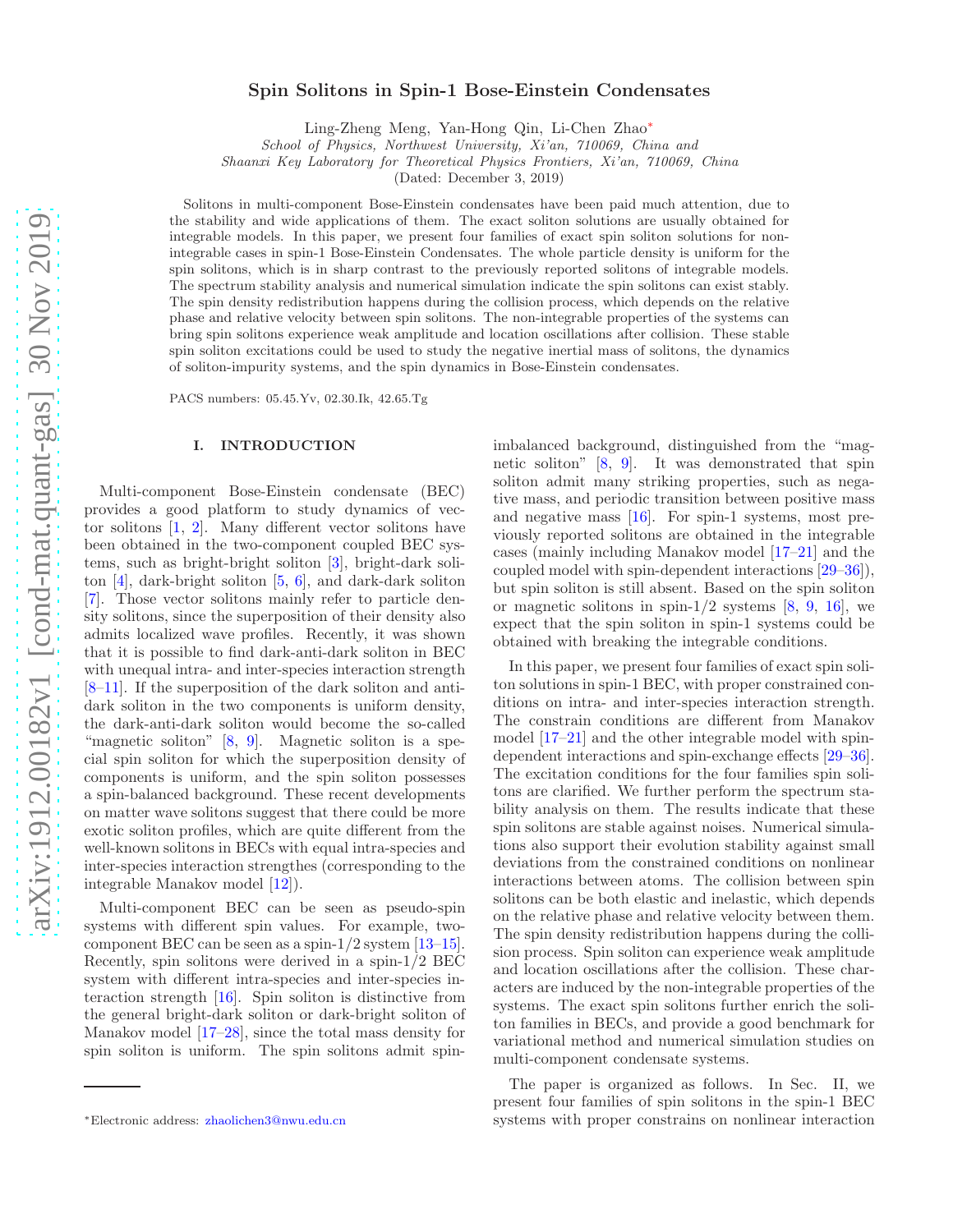strength. The existence conditions and spin density characters are described in details. Then, we perform stability analysis on these spin solitons in Sec. III. It is shown that spin solitons admit spectrum stability, and they are also stable against small nonlinear interaction strength deviations from the constraint conditions. In Sec. IV, we investigate the collision between spin solitons. It indicates that spin density redistribution happens during the collision process. The non-integrable characters can makes spin solitons experience weak amplitude and location oscillations after the collision. Finally, we make a conclusion in Sec. V.

#### II. THREE-COMPONENT BOSE-EINSTEIN CONDENSATE SYSTEM AND SPIN SOLITON **SOLUTIONS**

Under the mean-field approximation, the dynamics of three-component BEC systems in a quasi-onedimensional limit can be described by the following coupled Gross-Pitaevskii equations [\[37](#page-6-17), [38\]](#page-6-18)

<span id="page-1-0"></span>
$$
i\frac{\partial \Psi_{+}}{\partial t} = -\frac{1}{2}\frac{\partial^{2} \Psi_{+}}{\partial z^{2}} - (g_{+0}|\Psi_{0}|^{2} + g_{+-}|\Psi_{-}|^{2})\Psi_{+} \n-g_{++}|\Psi_{+}|^{2}\Psi_{+}, \n i\frac{\partial \Psi_{0}}{\partial t} = -\frac{1}{2}\frac{\partial^{2} \Psi_{0}}{\partial z^{2}} - (g_{0+}|\Psi_{+}|^{2} + g_{0-}|\Psi_{-}|^{2})\Psi_{0} \n-g_{00}|\Psi_{0}|^{2}\Psi_{0}, \n i\frac{\partial \Psi_{-}}{\partial t} = -\frac{1}{2}\frac{\partial^{2} \Psi_{-}}{\partial z^{2}} - (g_{-+}|\Psi_{+}|^{2} + g_{-0}|\Psi_{0}|^{2})\Psi_{-} \n-g_{--}|\Psi_{-}|^{2}\Psi_{-},
$$
\n(1)

where  $z$  and  $t$  denote the spatial coordinate and time evolution respectively.  $\Psi_{\pm,0}$  refers to the three pseudospin components of a spin-1 system. The atomic mass  $m$  and Planck's constant  $\hbar$  are re-scaled to be 1. The coefficients  $g_{ii}$  and  $g_{ij}$   $(i, j = +, 0, -)$  correspond to the intra- and inter-species interactions between atoms respectively. If  $g_{ii}$  and  $g_{ij}$  are all equal, the dynamical equations will become Manakov model [\[12](#page-6-8)], which can be solved exactly by Darboux transformation [\[39](#page-7-0), [40\]](#page-7-1), Hirota bilinear method [\[41\]](#page-7-2), etc.. Bright-bright and brightdark soliton usually exist in the coupled BEC with attractive interactions [\[17](#page-6-12)[–21](#page-6-14)], while dark-bright and darkdark soliton usually exist in the coupled BEC with repulsive interactions [\[22](#page-6-19)[–24](#page-6-20)]. The three-component BEC can be seen as a spin-1 system, which is usually described by the coupled model with spin-dependent interactions and spin-exchange effects [\[29](#page-6-15)]. With some certain constraint conditions, the coupled model can become an integrable system, for which many exact soliton solutions were obtained [\[30](#page-6-21)[–36](#page-6-16)]. The soliton dynamics is usually distinctive from the ones in Manakov model [\[17](#page-6-12)[–21](#page-6-14)]. It is noted that Feshbach resonance technique can be used to manipulate the scattering lengths among three hyperfine states atoms  $[42-46]$ . Recently, it was shown that

even spatial control of the interactions between atoms can be realized [\[47](#page-7-5)]. These developments motivate us to consider the cases with spin-dependent interactions. The spin-exchange terms are closed, in contrast to the model in Ref.[\[29](#page-6-15)[–36\]](#page-6-16), since the spin-exchange effects can induce particle transition between different spin components.

We note that it is possible to construct exact spin soliton solution with  $g_{++} = g_{+0} = g_{0+} = g_{00} = g_1$ ,  $g_{+-} = g_{-+} = g_{0-} = g_{-0} = g_2$  and  $g_{--} = g_3$ . For spin solitons, their total mass densities are constants [\[16\]](#page-6-11). For simplicity and without losing generality, we choose  $|\Psi_+|^2 + |\Psi_0|^2 + |\Psi_-|^2 = 1$ . To gain insight into the existence condition of spin solitons, we focus on the nonlinear coefficient difference  $g = g_1 - g_2 = g_2 - g_3$ . The spin solitons just exist with  $g \neq 0$ . If  $g = 0$ , the model will become the well-known Manakov model [\[17](#page-6-12)[–21\]](#page-6-14), and the spin solitons can not exist anymore. For previous integrable models, the soliton types of Manakov model usually depend on the interactions between atoms. For example, bright solitons and dark solitons exist for nonlinear Schrödinger equation  $i\psi_t + \frac{1}{2}\psi_{zz} \pm |\psi|^2 \psi = 0$ , with the nonlinear coefficient takes positive and negative values, respectively. But spin soliton is different from the solitons in Manakov model, the existence of spin soliton solution depends only on the differences between nonlinear coefficients, regardless of absolute nonlinear interaction strength. Various exact soliton solutions of nonintegrable models can be obtained under different parameter constraints. If  $g > 0$ , the spin soliton mainly includes two families: bright-bright-dark spin soliton (B-B-DSS), bright-dark-dark spin soliton (B-D-DSS); if  $g < 0$ , there are other two families of spin solitons: dark-dark-bright spin soliton (D-D-BSS), and dark-bright-bright spin soliton (D-B-BSS). It should be noted that B-B-DSS and D-B-BSS (B-D-DSS and D-D-BSS) are essentially different, because they admit different moving speed limitations, and be obtained with distinctive nonlinear interactions between atoms. We emphasize that these solitons are fundamentally different from the ones reported in integrable models  $[17–21, 30–36]$  $[17–21, 30–36]$  $[17–21, 30–36]$  $[17–21, 30–36]$  $[17–21, 30–36]$  $[17–21, 30–36]$ , although they have similar expressions. The fundamental differences between spin solitons and solitons in the integrable systems can be demonstrated clearly by the solitons' collision behaviors (see Sec. IV). We derive single spin soliton solutions exactly and analytically, but fail to derive the multi-spin soliton solution, due to the non-integrable properties of the systems. Moreover, It is known that the positive values of  $g_{ij}$  represent the attractive interactions between atoms, and the non-zero density background admits modulational instabilities. Therefore, we mainly discuss the case with negative values of  $g_{ij}$  (corresponding to the repulsive interactions between atoms) to demonstrate our results.

On the one hand, we present the spin soliton solutions for the model with  $g = g_1 - g_2 = g_2 - g_3 > 0$ , which are B-B-DSS and B-D-DSS. The B-B-DSS solution can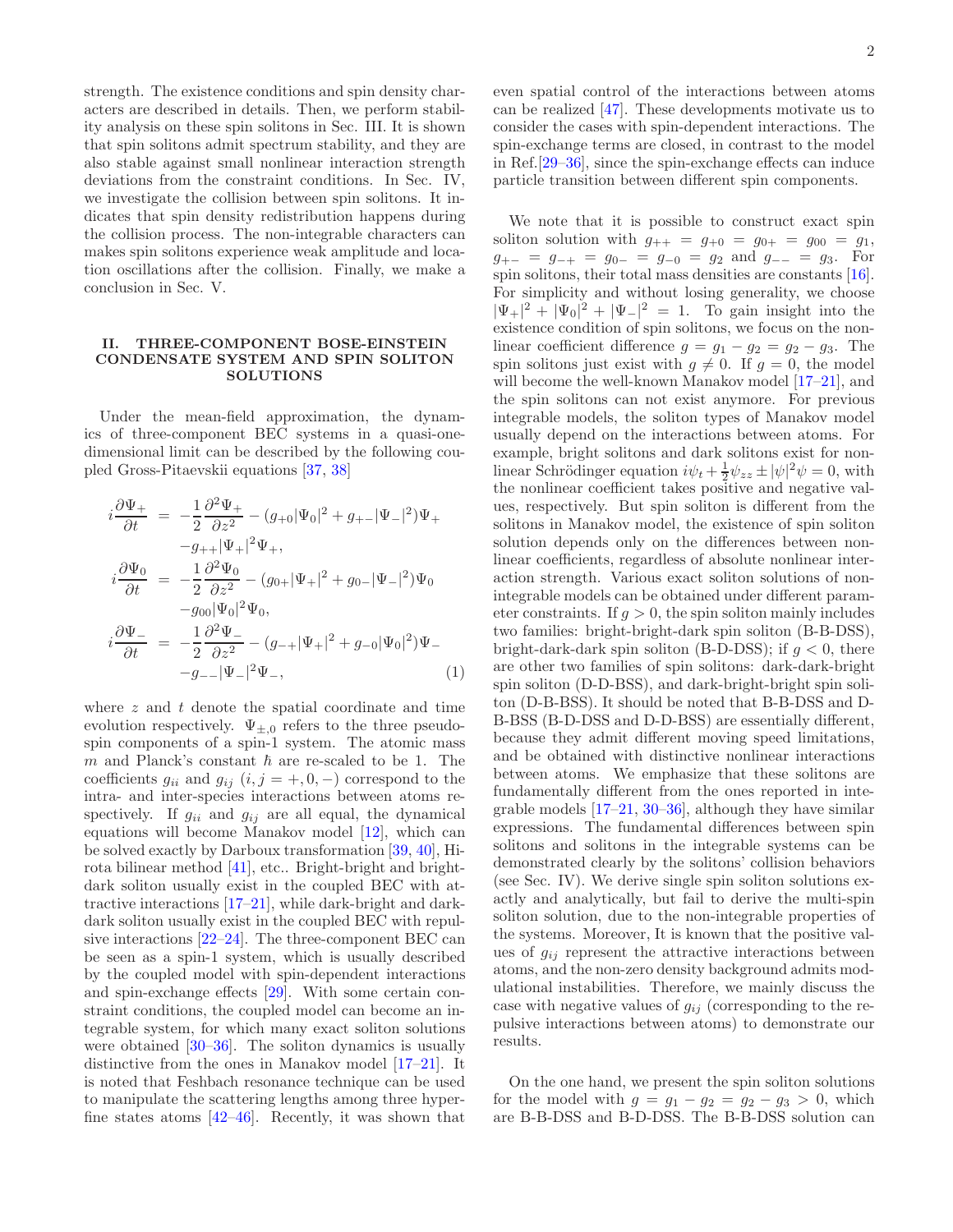be written as

$$
\Psi_{+} = c_{1} \sqrt{\frac{g - v^{2}}{g}} \text{sech}[\sqrt{g - v^{2}}(z - vt)] e^{i[vz - (v^{2} - \frac{g}{2} - g_{2})t]},
$$
\n
$$
\Psi_{0} = c_{2} \sqrt{\frac{g - v^{2}}{g}} \text{sech}[\sqrt{g - v^{2}}(z - vt)] e^{i[vz - (v^{2} - \frac{g}{2} - g_{2})t]},
$$
\n
$$
\Psi_{-} = \{v - i\sqrt{g - v^{2}} \tanh[\sqrt{g - v^{2}}(z - vt)]\}
$$
\n
$$
\frac{v + i\sqrt{g - v^{2}}}{g} e^{ig_{3}t}.
$$
\n(2)

where  $v$  is the velocity of spin soliton,  $c_1$  and  $c_2$  are used to control amplitudes of bright solitons, with  $c_1^2 + c_2^2 = 1$ holding. It is seen that the velocity  $v$  must be smaller than  $\sqrt{g}$ , and g is difference between the intra-species and inter-species interaction strength. This character is different from the vector solitons for Manakov model, for which the maximum speed is determined by the nonlinear interaction strength [\[17](#page-6-12)[–21,](#page-6-14) [30](#page-6-21)[–36\]](#page-6-16). Moreover, the amplitude and width of bright soliton depends on the moving velocity, which is quite different from the bright solitons reported before. This comes from that the total particle density keeps uniform for spin solitons. As an example, the mass density and spin density profiles for a B-B-DSS with  $v = 0$  are shown in Fig. [1](#page-2-0) (a) and (b). The spin density background for the spin soliton is always −1, and the spin density maximum value can be varied in  $(-1, 1]$  regime by changing  $c_1$  and v. The uniform total mass density is always absent for vector solitons obtained in integrable models [\[17](#page-6-12)[–21,](#page-6-14) [30](#page-6-21)[–36](#page-6-16)], even for the non-degenerate solitons in spinor BEC reported recently [\[25](#page-6-22)[–28\]](#page-6-13). We emphasize that the vector solitons previously obtained in integrable models still can admit soliton in spin density distribution, but the whole particle density can not be uniform. Therefore spin solitons provide possibilities to investigate separate spin current and mass current.

The B-D-DSS solution is given as follows

$$
\Psi_{+} = \sqrt{\frac{gs_{2}^{2} - v^{2}}{gs_{2}^{2}}} \text{sech}[\sqrt{gs_{2}^{2} - v^{2}}(z - vt)]
$$
\n
$$
e^{i[vz + (gs_{1}^{2} + \frac{1}{2}gs_{2}^{2} + g_{2} - v^{2})t]},
$$
\n
$$
\Psi_{0} = \{v - i\sqrt{gs_{2}^{2} - v^{2}} \tanh[\sqrt{gs_{2}^{2} - v^{2}}(z - vt)]\}
$$
\n
$$
\frac{s_{1}(v + i\sqrt{gs_{2}^{2} - v^{2}})}{gs_{2}^{2}} e^{i(gs_{1}^{2} + g_{2})t},
$$
\n
$$
\Psi_{-} = \{v - i\sqrt{gs_{2}^{2} - v^{2}} \tanh[\sqrt{gs_{2}^{2} - v^{2}}(z - vt)]\}
$$
\n
$$
\frac{v + i\sqrt{gs_{2}^{2} - v^{2}}}{gs_{2}} e^{-i(gs_{2}^{2} - g_{2})t}.
$$
\n(3)

In this case,  $s_1$  and  $s_2$  are introduced to vary the background amplitudes of the two dark solitons, with  $s_1^2 + s_2^2 =$ 1 holding. Parameter v still denotes soliton velocity, the maximum speed is determined by the amplitude  $s_2$  of the third component and the nonlinear strength difference  $g$ ,



<span id="page-2-0"></span>FIG. 1: The mass densities and spin densities profiles for spin solitons with  $g = g_1 - g_2 = g_2 - g_3 > 0$ . (a) and (b) for the bright-bright-dark spin soliton (B-B-DSS); (c) and (d) for the bright-dark-dark spin soliton (B-D-DSS). The green dash-dotted line, blue dotted line and red dashed line represent  $\Psi_+$ ,  $\Psi_0$ ,  $\Psi_-$  component respectively. The whole particle density  $|\Psi_+|^2 + |\Psi_0|^2 + |\Psi_-|^2$  (black solid line) is uniform for spin soliton, in contrast to the vector solitons obtained in integrable systems. The spin density distribution admits a hump on nonzero density background. The moving speed limitation and spin density value regime are clarified clearly (see the text for details). The parameters are  $c_1 = \sqrt{1/3}, c_2 = \sqrt{2/3}$ ,  $s_1 = \sqrt{1/3}, s_2 = \sqrt{2/3}$ , and  $v = 0$ . The nonlinear interaction coefficients are  $g_1 = -1, g_2 = -2,$  and  $g_3 = -3.$ 

namely  $v < \sqrt{gs_2^2}$ . This means that the maximum speed of B-D-DSS is much less than the B-B-DSS's, since  $s_2$  is always smaller than 1. As an example, we show the mass density and spin density in Fig. [1](#page-2-0) (c) and (d). The spin density background for the spin soliton is in the  $[-1, 0)$ regime, and the spin density maximum value can be varied in  $(0, 1]$  regime by changing  $s_2$  and v. Especially, when the spin density background value is zero, the spin soliton will admit a spin-balanced background, which is similar to the "magnetic soliton" [\[8,](#page-6-5) [9\]](#page-6-7).

On the other hand, we present the spin soliton solutions for the model with  $q < 0$ , which are D-D-BSS and D-B-BSS. Exact solution for D-D-BSS can be given as

$$
\Psi_{+} = \{v - i\sqrt{-g - v^{2}}\tanh[\sqrt{-g - v^{2}}(z - vt)]\}
$$
\n
$$
\frac{s_{1}(v + i\sqrt{-g - v^{2}})}{g}e^{i(g + g_{2})t},
$$
\n
$$
\Psi_{0} = \{v - i\sqrt{-g - v^{2}}\tanh[\sqrt{-g - v^{2}}(z - vt)]\}
$$
\n
$$
\frac{s_{2}(v + i\sqrt{-g - v^{2}})}{g}e^{i(g + g_{2})t},
$$
\n
$$
\Psi_{-} = \sqrt{\frac{g + v^{2}}{g}}\text{sech}[\sqrt{-g - v^{2}}(z - vt)]
$$
\n
$$
e^{i[vz + (g_{2} - \frac{g}{2} - v^{2})t]}.
$$
\n(4)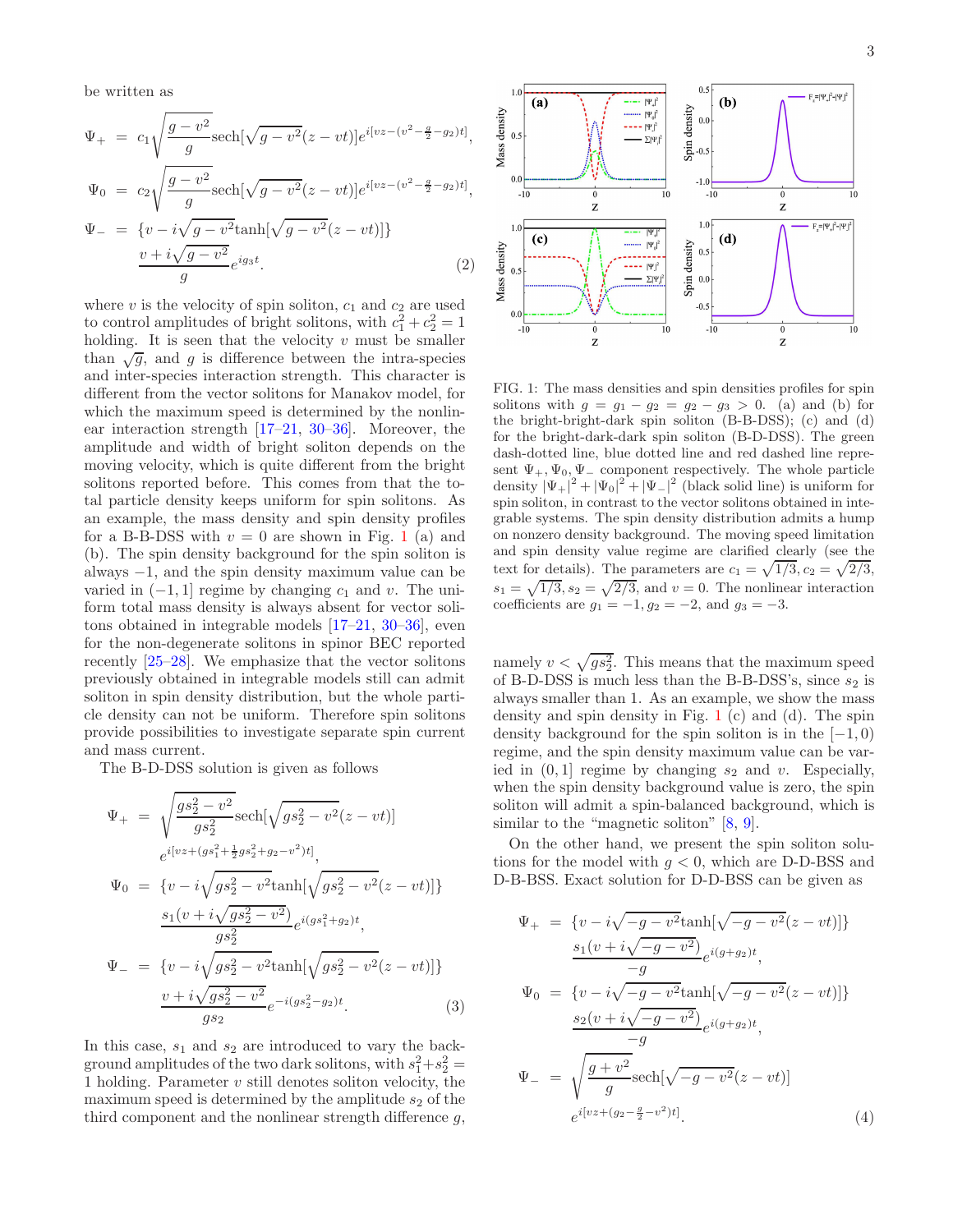

<span id="page-3-0"></span>FIG. 2: The mass densities and spin densities profiles for spin solitons with  $g = g_1 - g_2 = g_2 - g_3 < 0$ . (a) and (b) for the dark-dark-bright spin soliton (D-D-BSS); (c) and (d) for the dark-bright-bright spin soliton (D-B-BSS). The green dashdotted line, blue dotted line and red dashed line represent  $\Psi_+,\Psi_0,\Psi_-$  component respectively. The whole particle density  $|\Psi_+|^2 + |\Psi_0|^2 + |\Psi_-|^2$  (black solid line) is uniform for spin soliton. The spin density distribution admits a dip on nonzero density background. The moving speed limitation and spin density value regime are clarified clearly (see the text for details). It should be noted that B-B-DSS and D-B-BSS (B-D-DSS and D-D-BSS) are essentially different, because they admit different moving speed limitations, and can not be related with each other by any trivial gauge transformations. The parameters are  $s_1 = \sqrt{1/5}, s_2 = \sqrt{4/5}, w = \frac{1}{2},$  and  $v = 0$ , the nonlinear coefficients  $g_1 = -3, g_2 = -2, g_3 = -1$ .

The physical meaning of the parameters are consistent with the ones for B-D-DSS solution, and the constraint  $s_1^2 + s_2^2 = 1$  still holds. It should be noted that D-D-BSS is different from B-D-DSS, though they have similar expressions. The maximum speed for D-D-BSS depends on the interaction strength difference g, namely,  $v < \sqrt{-g}$ . This is different from the case  $v < \sqrt{gs_2^2}$  for B-D-DSS. Therefore, the maximum moving speed of D-D-BSS can be much larger than the B-D-DSS's. One can not obtain one of them through trivial gauge transformation from the other. Moreover, the spin density background for the D-D-BSS is in the  $[0, 1]$  regime, and the spin density minimum value can be varied in the  $[-1, 1)$  regime by changing  $s_1$  and v. As an example, we show one D-D-BSS with zero velocity in Fig. [2](#page-3-0) (a) and (b). We can see that the spin density of D-D-BSS admits a "dip", which also differs from the B-D-DSS case.

Last but not least, the exact expression of D-B-BSS

can be derived with  $g < 0$  as follows

$$
\Psi_{+} = \frac{1}{v - iw} \{v - iw\tanh[w(z - vt)]\} e^{i(g + g_{2})t},
$$
\n
$$
\Psi_{0} = \frac{-w\sqrt{-g - (w^{2} + v^{2})}}{\sqrt{-g}(v + iw)} \text{sech}[w(z - vt)]
$$
\n
$$
e^{i\{vz - [\frac{1}{2}(v^{2} - w^{2}) - g - g_{2}]t\}},
$$
\n
$$
\Psi_{-} = \frac{w}{\sqrt{-g}} \text{sech}[w(z - vt)] e^{i\{vz - [\frac{1}{2}(v^{2} - w^{2}) - g_{2}]t\}}.
$$
\n(5)

The parameter  $w$  denotes the width of spin soliton,  $v$ is the soliton's velocity. For D-B-BSS, the limitation on moving speed is given by  $\sqrt{w^2 + v^2} < \sqrt{-g}$ , in contrast to the above three spin solitons. We emphasize that the D-B-BSS solution can not be obtained through any trivial gauge transformation from B-B-DSS solution. The maximum speed of D-B-BSS is also different from the B-B-DSS's. Spin density background for D-B-BSS admits a fixed value 1, and the minimum spin density value can be adjusted in the regime of  $[-1, 1)$ . We show the mass density and spin density of a static D-B-BSS in Fig. [2](#page-3-0) (c) and (d).

Recently, many variation methods were developed to derive the analytical soliton in BEC with different nonlinear interaction strength [\[48](#page-7-6)[–50\]](#page-7-7). Numerical simulations were also used to investigate dynamics of soliton in nonintegrable cases [\[51](#page-7-8)[–53](#page-7-9)]. The exact analytical solutions presented above may provide a good benchmark to test the approximation results.

### III. STABILITY ANALYSIS OF SPIN SOLITONS



<span id="page-3-1"></span>FIG. 3: The Bogoliubov-de Gennes excitation spectrum of a bright-bright-dark spin soliton. The zero imaginary parts of  $\lambda$ indicates that the spin soliton admits spectral stability. The other three types of spin solitons also admit spectral stability (we do not show them anymore). The parameters are identical with Fig.  $1$  (a) and (b).

Several exact spin soliton solutions have been derived in the previous section. Then it is necessary to test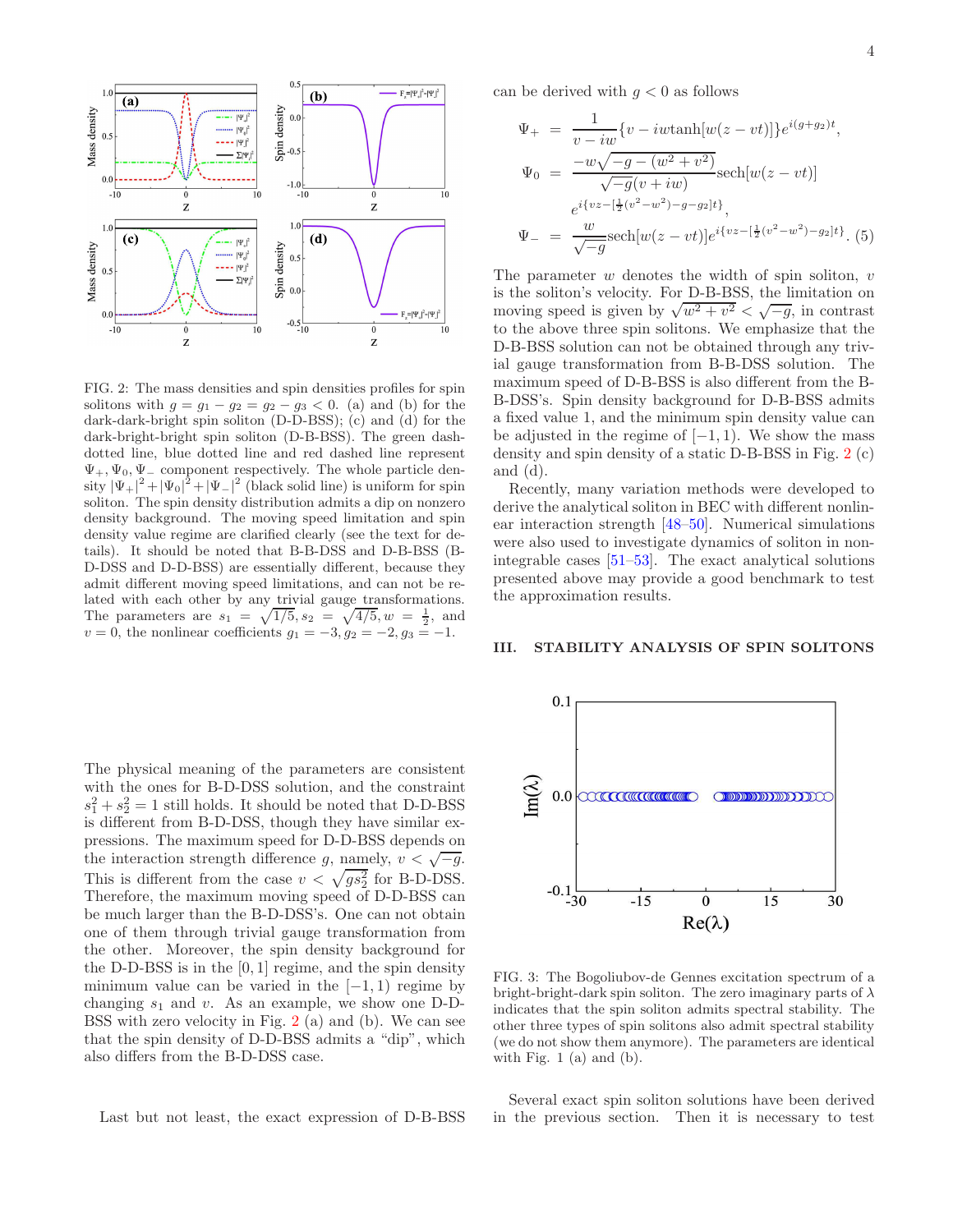the stability of them. We calculate the Bogoliubovde Gennes excitation spectrum of a spin soliton solution  $\Psi_{sol} = (\Psi_+, \Psi_0, \Psi_-)^T$  of Eq. [\(1\)](#page-1-0). We introduce perturbations on the spin soliton solution, namely,  $\Psi = \Psi_{sol} + \epsilon (Pe^{-i\lambda t} + Q^* e^{i\lambda^* t})e^{i\mu t}$ , where  $\epsilon$  is small enough to denote weak perturbations,  $\lambda$  is an eigenvalue, and  $(P, Q^*)$  define the eigenvector. Substituting  $\Psi$  into Eq. [\(1\)](#page-1-0) and ignoring the high-order terms of the perturbation  $\epsilon$ , we can solve an eigenvalue problem for eigenvectors  $(P, Q^*)$  and eigenvalue  $\lambda = \lambda_R + i\lambda_I$ . The stability of spin soliton corresponds to  $\lambda_I = 0$ . The calculation results show that the above four spin solitons are all stable. As an example, we show eigenvalue spectrum of a B-B-DSS in Fig. [3,](#page-3-1) where the parameters are identical with the ones in Fig. [1.](#page-2-0) It is seen that spin solitons indeed admits spectrum stability.



<span id="page-4-0"></span>FIG. 4: The evolution of a bright-bright-dark spin soliton with the nonlinear strength admitting small deviations from the constraint conditions  $g = g_1 - g_2 = g_2 - g_3$ . Panel (a), (b) and (c) denote  $\Psi_+,\Psi_0$ , and  $\Psi_-$  component respectively. It is seen that the solitons' profiles in three components all kept well up to 1000 dimensionless units. The numerical simulations are performed with  $g_1 = -1.3, g_2 = -2.1, g_3 = -3.2,$  and the initial soliton states are given by the exact spin soliton solution in Fig. 1 (a) and (b).

The above stability analysis is performed with  $g =$  $g_1 - g_2 = g_2 - g_3$  condition. However, the constraint conditions on intra-species and inter-species interaction strength usually can not be satisfied perfectly by Feshbach resonance technique [\[42](#page-7-3)[–46\]](#page-7-4). Therefore, we would like to further test the evolutionary stability of spin solitons with the nonlinear strength admitting small deviations from the constraint conditions. The numerical simulations indicate that the spin solitons are also stable against the small nonlinear interaction strength deviations. As an example, we show the numerical simulation results from a initial B-B-DSS in Fig. [4.](#page-4-0) The nonlinear interactions  $g_1 = -1, g_2 = -2, g_3 = -3$  for exact spin solitons are changed to be  $g_1 = -1.3, g_2 = -2.1, g_3 = -3.2,$ and the initial soliton states are given by the exact spin soliton solution. It is seen that the solitons' profiles in three components all kept well over long time evolution (up to 1000 dimensionless units). These results indicate that it is possible to excite these spin solitons in experiments, with the development of experimental techniques [\[2\]](#page-5-1).



<span id="page-4-1"></span>FIG. 5: The spin density redistribution induced by spin solitons' collision (their moving velocities are much lower than the speed limit). (a1-a3): The collision between two spin solions with the velocity  $v_1 = -v_2 = 0.1$  and relative phase  $\Delta \phi = \frac{\pi}{2}$ ; (b1-b3): the collision between two spin solions with  $v_1 = -v_2 = 0.1$  and  $\Delta \phi = 0$ ; (c1-c3): the collision between two spin solions with  $v_1 = -v_2 = 0.4$  and  $\Delta \phi = 0$ . One can see that the spin density redistribution depends on the relative phase and relative velocity between spin solitons. Moreover, spin solitons can experience weak amplitude and location oscillations after collision. This character is induced by the nonintegrable properties of the system. The other parameters are  $c_1 = \sqrt{1/3}, c_2 = \sqrt{2/3}, dz_1 = -3, dz_2 = 5$  and  $g = 1$ .

### IV. COLLISIONS BETWEEN SPIN SOLITONS

Then, we investigate the collision between two spin solitons. We fail to derive exact two-spin soliton solution, since the model is essentially a non-integrable model. We perform numerical simulations to investigate the collision behavior, based on the integrating-factor method and the fourth-order Runge-Kutta method [\[54\]](#page-7-10). Since spin soliton is localized in space, the two-spin solitons solution can be seen as approximately a linear superposition of two single spin solitons, if they are far apart from each other. Therefore, we can simulate the collision process from the initial conditions given by exact spin soliton solutions. As an example, we demonstrate the collision between two B-B-DSSs. The initial conditions are chosen as  $\Psi_+ = c_2 \sqrt{\frac{g-v_1^2}{g}} \text{sech}[\sqrt{g-v_1^2}(z (z_{10})]e^{i[v_1(z-z_{10})+\Delta\phi]}$  +  $c_1\sqrt{\frac{g-v_2^2}{g}}\text{sech}[\sqrt{g-v_2^2}(z - \phi_1^2(z_0))]$  $(z_{20})]e^{iv_2(z-z_{20})}, \quad \Psi_0 = c_1\sqrt{\frac{g-v_1^2}{g}}\text{sech}[\sqrt{g-v_1^2}(z-\frac{g}{g})]$  $(z_{10})]e^{i[v_1(z-z_{10})+\Delta\phi]}$  +  $c_2\sqrt{\frac{g-v_2^2}{g}}\text{sech}[\sqrt{g-v_2^2}(z - \phi_2)]$  $(z_{20})\big]e^{iv_2(z-z_{20})}, \Psi_-\bigg] = \frac{(v_1+i\sqrt{g-v_1^2})(v_2+i\sqrt{g c^2-v_2^2})}{g^2}(v_1$  $i\sqrt{g-v_1^2}\tanh[\sqrt{g-v_1^2}(z - v_1t - z_{10})])(v_2$  $i\sqrt{g - v_2^2} \tanh[\sqrt{g - v_2^2}(z - v_2t - z_{20})]).$  We can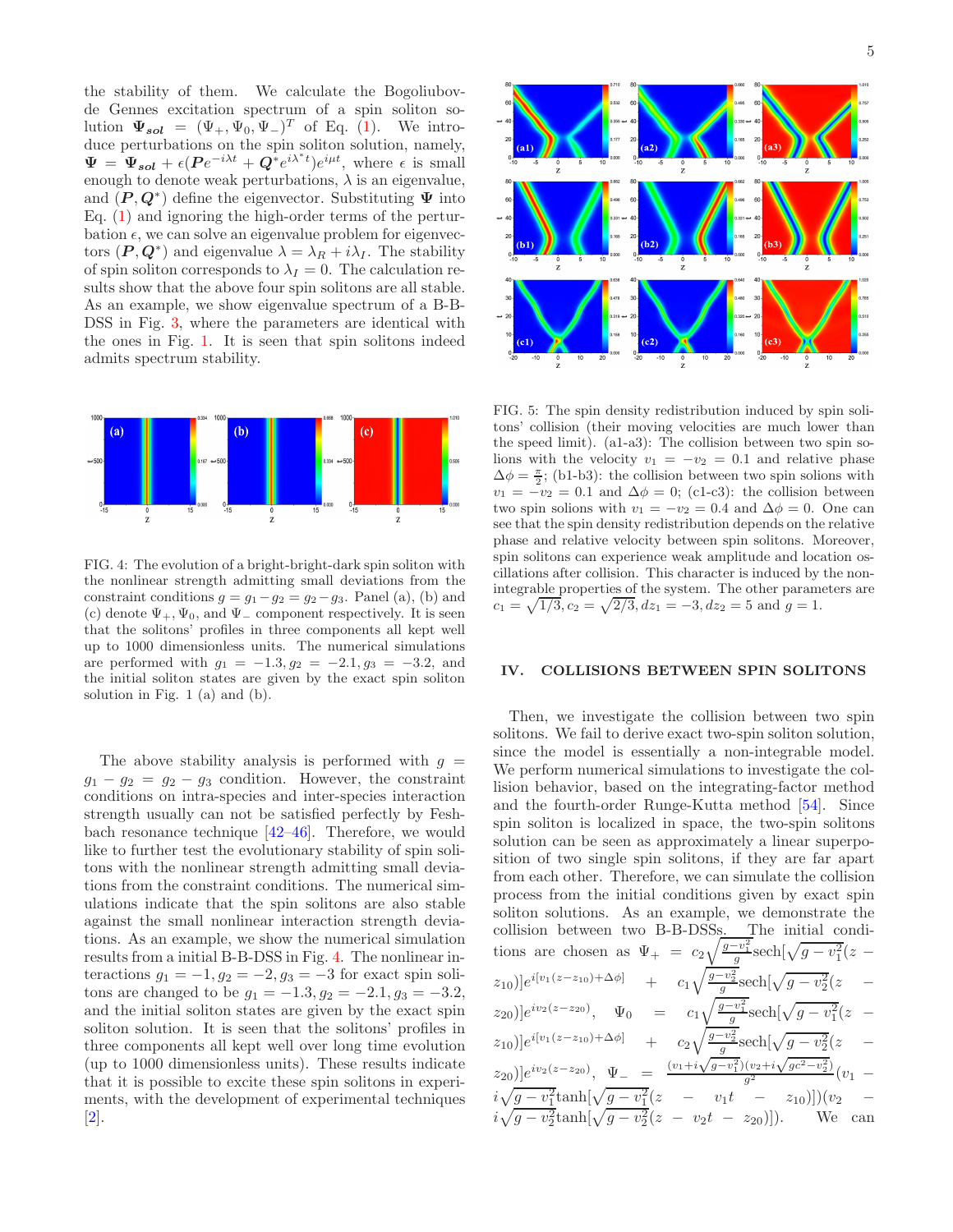

<span id="page-5-2"></span>FIG. 6: The elastic collision between two spin solitons (their moving velocities are close to the speed limit). (a1-a3): The collision between two spin solions with the velocity  $v_1$  =  $-v_2 = 0.9$  and relative phase  $\Delta \phi = 0$ ; (b1-b3): the collision between two spin solions with  $v_1 = -v_2 = 0.9$  and  $\Delta \phi = \pi$ . The two solitons' profiles kept well after their collision and the interference patterns emerge during the interacting process. The relative phase does not affect the elastic collision properties, but vary the interference pattern. The other parameters are  $c_1 = \sqrt{1/3}, c_2 = \sqrt{2/3}, z_{10} = -10, z_{20} = 10$  and  $g=1.$ 

investigate the collisions between spin soltions with different relative velocities through varying  $v_1$  and  $v_2$ . The parameter  $\Delta \phi$  describe the relative phase between bright solitons, the parameters  $z_{10}$  and  $z_{20}$  are induced to control the initial positions of two spin solitons.

When the soliton velocity is much smaller than the maximum moving speed, the spin density distribution profile varies after the collision. Namely, the solitons in each component admit varied density profiles. For example, we show one case with  $v_1 = -v_2 = 0.1$  and  $\Delta \phi = \frac{\pi}{2}$ in Fig. [5](#page-4-1) (a1-a3). Especially, the solitons can admit weak amplitude and location oscillations after the collision. As far as we know, this behavior is absent for integrable systems [\[17](#page-6-12)[–21,](#page-6-14) [30](#page-6-21)[–36\]](#page-6-16), due to that integrable systems possesses infinite conservation laws. This character partly means that the model discussed above is indeed a nonintegrable model. Interestingly, an elastic collision process can emerge with some special relative phases. We show one case with  $v_1 = -v_2 = 0.1$  and  $\Delta \phi = 0$  in Fig. [5](#page-4-1) (b1-b3). It is seen that the two spin solitons firstly approach each other, then bounce back. Moreover, the relative velocity also affects the spin density redistribution behavior. Keeping identical relative phase  $\Delta \phi = 0$ with Fig. [5](#page-4-1) (b1-b3), we choose  $v_1 = -v_2 = 0.4$  to show the spin density variations in Fig.  $5$  (c1-c3). One can see that two initial spin solitons with distinctive profiles changes to be two spin solitons with almost identical pro-

files after the collision. The weak amplitude and location oscillations also appear.

When the soliton velocities are close to the maximum speed, the collision between spin solitons becomes classically elastic. The behavior is similar with the ones in integrable systems [\[17](#page-6-12), [18,](#page-6-23) [55\]](#page-7-11). We show one case with  $v_1 = -v_2 = 0.9$  and  $\Delta \phi = 0$  (the maximum speed is  $\sqrt{g} = 1$ ) in Fig. [6](#page-5-2) (a1-a3). The two solitons' profiles do not vary after their collision and the interference patterns emerge during the interacting process. The relative phase does not affect the elastic collision properties, but vary the interference pattern (see Fig. [6](#page-5-2) (b1-b3)). This is similar with the interference between dark-bright solitons [\[56\]](#page-7-12).

The numerical simulations indicate that the collision between spin solitons can be both elastic and inelastic, which depends on the relative phase and relative velocity between them. The spin density redistribution happens during the collision process. The non-integrable properties of the systems can make spin soliton experience weak amplitude and location oscillations after the collision.

## V. CONCLUSION

We present four families of exact analytical spin soliton solutions for non-integrable models, which further enrich the nonlinear excitations greatly in the BEC systems described by non-integrable models. Numerical simulation results indicate that it is possible to excite these spin solitons in experiments, with the development of experimental techniques [\[2](#page-5-1)]. Spin density redistribution happens during the collision between spin solitons, which depends on the relative phase and velocity. They have great potential applications to study the negative inertial mass of solitons [\[8,](#page-6-5) [16,](#page-6-11) [57\]](#page-7-13), the dynamics of soliton-impurity systems [\[57](#page-7-13)[–60\]](#page-7-14), and the spin dynamics in BEC systems [\[61](#page-7-15)[–63\]](#page-7-16).

#### Acknowledgments

This work is supported by National Natural Science Foundation of China (Contact No. 11775176), China Scholarship Council, Major Basic Research Program of Natural Science of Shaanxi Province (Grant No. 2018KJXX-094), The Key Innovative Research Team of Quantum Many-Body Theory and Quantum Control in Shaanxi Province (Grant No. 2017KCT-12), and the Major Basic Research Program of Natural Science of Shaanxi Province (Grant No. 2017ZDJC-32).

<span id="page-5-0"></span>[1] P.G. Kevrekidis, D.J. Frantzeskakis, and R. Carretero-Gonzalez, Emergent Nonlinear Phenomena in Bose-Einstein Condensates: Theory and Experiment, [Springer, Berlin Heidelberg, \(2008\).](https://doi.org/10.1007/978-3-540-73591-5)

<span id="page-5-1"></span>[2] T.M. Berano, V. Gokroo, M.A. Khamehchi, J.D. Abroise, D.J. Frantzeskakis, P. Engles, P.G. Kevrekidis, Three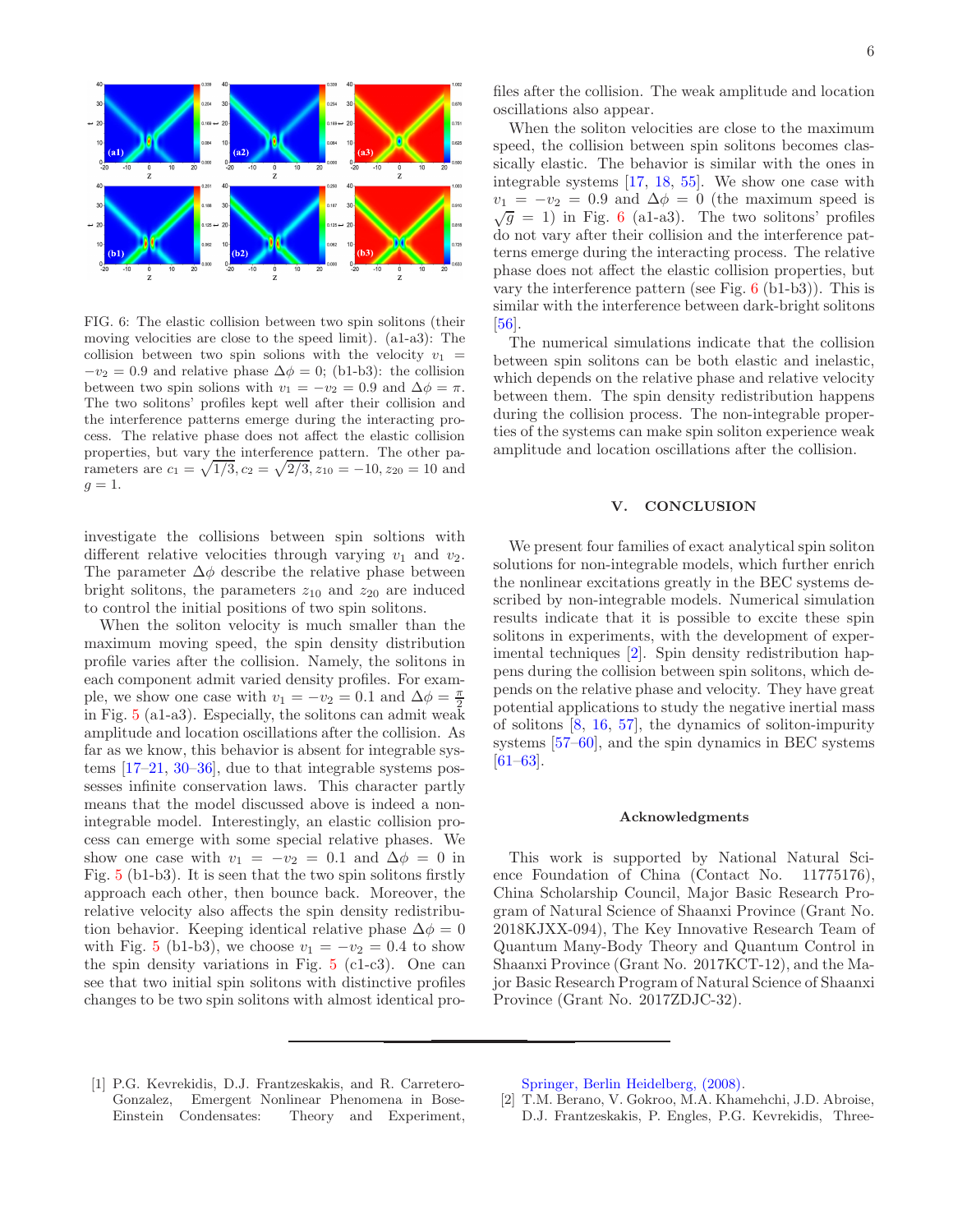component soliton states in spinor F=1 Bose-Einstein condensate, [Phys. Rev. Lett.](https://doi.org/10.1103/PhysRevLett.120.063202) 120, 063202 (2018).

- <span id="page-6-0"></span>[3] X.-F. Zhang, X.-H. Hu, X.-X. Liu, and W.-M. Liu, Vector solitons in two-component Bose-Einstein condensates with tunable interactions and harmonic potential, Phys. Rev. A 79[, 033630 \(2009\).](https://doi.org/10.1103/PhysRevA.79.033630)
- <span id="page-6-1"></span>[4] H. E. Nistazakis, D. J. Frantzeskakis, P. G. Kevrekidis, B. A. Malomed, and R. Carretero-Gonzlez, Bright-dark soliton complexes in spinor Bose-Einstein condensates, Phys. Rev. A **77**[, 033612 \(2008\).](https://doi.org/10.1103/PhysRevA.77.033612)<br>[5] X. Bo, and J. Gong, Dynar
- <span id="page-6-2"></span>Dynamical creation of complex vector solitons in spinor Bose-Einstein condensates, Phys. Rev. A 81[, 033618 \(2010\).](https://doi.org/10.1103/PhysRevA.81.033618)
- <span id="page-6-3"></span>[6] C. Becker, S. Stellmer, P.S. Panahi, S. Dorscher, M. Baumert, Eva-Maria Richter, J. Kronjager, K. Bongs, and K. Sengstock, Oscillations and interactions of dark and dark-bright solitons in Bose-Einstein condensates, Nature Phys. 4[, 496-501 \(2008\).](https://doi.org/10.1038/nphys962)
- <span id="page-6-4"></span>[7] M. A. Hoefer, J. J. Chang, C. Hamner, and P. Engels, Dark-dark solitons and modulational instability in miscible two-component Bose-Einstein condensates, Phys. Rev. A 84[, 041605 \(R\) \(2011\).](https://doi.org/10.1103/PhysRevA.84.041605)
- <span id="page-6-5"></span>[8] C. Qu, L. P. Pitaevskii, and S. Stringari, Magnetic solitons in a Binary Bose-Einstein Condensate, [Phys. Rev. Lett.](https://doi.org/10.1103/PhysRevLett.116.160402) 116, 160402 (2016).
- <span id="page-6-7"></span>[9] C. Qu, M. Tylutki, S. Stringari, and L. P. Pitaevskii, Magnetic solitons in Rabi-coupled Bose-Einstein condensates, Phys. Rev. A **95**[, 033614 \(2017\).](https://doi.org/10.1103/PhysRevA.95.033614)
- [10] I. Danaila, M. A. Khamehchi, V. Gokhroo, P. Engels, and P. G. Kevrekidis, Vector dark-antidark solitary waves in multicomponent Bose-Einstein condensates, Phys. Rev. A 94[, 053617 \(2016\).](https://doi.org/10.1103/PhysRevA.94.053617)
- <span id="page-6-6"></span>[11] A. Gallem, L. P. Pitaevskii, S. Stringari, and A. Recati, Magnetic defects in an imbalanced mixture of two Bose-Einstein condensates, Phys. Rev. A 97[, 063615 \(2018\).](https://doi.org/10.1103/PhysRevA.97.063615)
- <span id="page-6-8"></span>[12] S. V. Manakov, Sov. Phys. -JETP 38, 248 (1974).
- <span id="page-6-9"></span>[13] V. Achilleos, D. J. Frantzeskakis, P. G. Kevrekidis, and D. E. Pelinovsky, Matter-Wave Bright Solitons in Spin-Orbit Coupled Bose-Einstein Condensates, [Phys. Rev. Lett.](https://doi.org/10.1103/PhysRevLett.110.264101) 110, 264101, (2013).
- [14] Y. Xu, Y. Zhang, and B. Wu, Bright solitons in spin-orbit-coupled Bose-Einstein condensates, Phys. Rev. A 87[, 013614, \(2013\).](https://doi.org/10.1103/PhysRevA.87.013614)
- <span id="page-6-10"></span>[15] V. Achilleos, D. J. Frantzeskakis, and P. G. Kevrekidis, Beating dark-dark solitons and Zitterbewegung in spin-orbit-coupled Bose-Einstein condensates, Phys. Rev. A 89[, 033636, \(2014\).](https://doi.org/10.1103/PhysRevA.89.033636)
- <span id="page-6-11"></span>[16] L.-C. Zhao, W. Wang, Q. Tang, Z.-Y. Yang, W. Yang, J. Liu, AC Oscillation of a Spin Soliton with a Negative-Positive Mass Transition, [arXiv:1906.10296.](https://arxiv.org/abs/1906.10296)
- <span id="page-6-12"></span>[17] T. Kanna and M. Lakshmanan, Exact Soliton Solutions, Shape Changing Collisions, and Partially Coherent Solitons in Coupled Nonlinear Schrodinger Equations, [Phys. Rev. Lett.](https://doi.org/10.1103/PhysRevLett.86.5043) 86, 5043 (2001).
- <span id="page-6-23"></span>[18] M. Vijayajayanthi, T. Kanna, and M. Lakshmanan, Bright-dark solitons and their collisions in mixed N-coupled nonlinear Schrödinger equations, Phys. Rev. A 77[, 013820 \(2008\).](https://doi.org/10.1103/PhysRevA.77.013820)
- [19] L. Ling, L.C. Zhao, B. Guo, Darboux transformation and multi-dark soliton for N-component NLS, Nonlinearity 28[, 3243-3261 \(2015\).](https://doi.org/10.1088/0951-7715/28/9/3243)
- [20] B.F. Feng, General N-soliton solution to a vector nonlinear Schrödinger equation, [J. Phys. A: Math. Theor.](https://doi.org/10.1088/1751-8113/47/35/355203) 47 , 355203 (2014).
- <span id="page-6-14"></span>[21] Y. Ohta, D.S. Wang, and J.Yang, General N-Dark-Dark Solitons in the Coupled Nonlinear Schrödinger Equations, [Studies Appl. Math.](https://doi.org/10.1111/j.1467-9590.2011.00525.x) 127, 345-371 (2011).
- <span id="page-6-19"></span>[22] C. Hamner, J. J. Chang, P. Engels, and M. A. Hoefer, Generation of dark-bright soliton trains in superfluid-superfluid counterflow, [Phys. Rev. Lett.](https://doi.org/10.1103/PhysRevLett.106.065302) 106, 065302 (2011).
- [23] S. Middelkamp, J. J. Chang, C. Hamner, R. Carretero-Gonzalez, P. G. Kevrekidis, V. Achilleos, D. J. Frantzeskakis, P. Schmelcher, and P. Engels, Dynamics of dark-bright solitons in cigar-shaped Bose-Einstein condensates, [Phys. Lett. A](https://doi.org/10.1016/j.physleta.2010.11.025) 375, 642 (2011).
- <span id="page-6-20"></span>[24] D. Yan, J. J. Chang, C. Hamner, P. G. Kevrekidis, P. Engels, V. Achilleos, D. J. Frantzeskakis, R. Carretero-González, and P. Schmelcher, Multiple darkbright solitons in atomic Bose-Einstein condensates, Phys. Rev. A 84[, 053630 \(2011\).](https://doi.org/10.1103/PhysRevA.84.053630)
- <span id="page-6-22"></span>[25] L.-C. Zhao, Beating effects of vector soliton in Bose-Einstein condensates, Phys. Rev. E 97[, 062201 \(2018\).](https://doi.org/10.1103/PhysRevE.97.062201)
- [26] S. Stalin, R. Ramakrishnan, M. Senthilvelan, and M. Lakshmanan, Nondegenerate solitons in Manakov system, [Phys. Rev. Lett.](https://doi.org/10.1103/PhysRevLett.122.043901) 122, 043901 (2019).
- [27] L.-C. Zhao, Z.-Y. Yang, W.-L. Yang, Solitons in Nonlinear Systems and Eigen-states in Quantum Wells, Chin. Phys. B 28[, 010501 \(2019\).](https://doi.org/10.1088/1674-1056/28/1/010501)
- <span id="page-6-13"></span>[28] Y. H. Qin, L. C. Zhao, L. Ling, Nondegenerate boundstate solitons in multicomponent Bose-Einstein condensates, Phys. Rev. E 100[, 022212 \(2019\).](https://doi.org/10.1103/PhysRevE.100.022212)
- <span id="page-6-15"></span>[29] T. L. Ho, Spinor Bose Condensates in Optical Traps, [Phys. Rev. Lett.](https://doi.org/10.1103/PhysRevLett.81.742) 81, 742, (1998).
- <span id="page-6-21"></span>[30] T. Ohmi and K. Machida, Bose-Einstein condensation with internal degrees of freedom in alkali atom gases, [J. Phys. Soc. Jpn.](https://doi.org/10.1143/jpsj.67.1822) 67, 1822, (1998).
- [31] J. Ieda, T. Miyakawa, and M. Wadati, Exact Analysis of Soliton Dynamics in Spinor Bose-Einstein Condensates, [Phys. Rev. Lett.](https://doi.org/10.1103/PhysRevLett.93.194102) 93, 194102 (2004); J. Ieda, T. Miyakawa, and M. Wadati, Matter-Wave Solitons in an F=1 Spinor BoseCEinstein Condensate, [J. Phys. Soc. Jpn.](https://doi.org/10.1143/JPSJ.73.2996) 73, 2996 (2004).
- [32] L. Li, Z. Li, B. A. Malomed, D. Mihalache, and W. M. Liu, Exact soliton solutions and nonlinear modulation instability in spinor Bose-Einstein condensates, Phys. Rev. A 72[, 033611 \(2005\).](https://doi.org/10.1103/PhysRevA.72.033611)
- [33] W. Zhang,  $\ddot{O}E$ . Müstecaplio $\ddot{q}$ lu, and L. You, Solitons in a trapped spin-1 atomic condensate, Phys. Rev. A 75[, 043601 \(2007\).](https://doi.org/10.1103/PhysRevA.75.043601)
- [34] M. Uchiyama, J. Ieda, and M. Wadati, Dark Solitons in F=1 Spinor BoseCEinstein Condensate, [J. Phys. Soc. Jpn.](https://doi.org/10.1143/jpsj.75.064002) 75, 064002 (2006).
- [35] B. J. Dabrowska-Wüster, E. A. Ostrovskaya, T. J. Alexander, and Y. S. Kivshar, Multicomponent gap solitons in spinor Bose-Einstein condensates, Phys. Rev. A 75[, 023617 \(2007\).](https://doi.org/10.1103/PhysRevA.75.023617)
- <span id="page-6-16"></span>[36] D. M. Stamper-Kurn, and M. Ueda, Spinor Bose gases: Symmetries, magnetism, and quantum dynamics, [Rev. Mod. Phys.](https://doi.org/10.1103/RevModPhys.85.1191) 85, 1191, (2013).
- <span id="page-6-17"></span>[37] B. Malomed (2008) Multi-Component Bose-Einstein Condensates: Theory. In: Kevrekidis P.G., Frantzeskakis D.J., Carretero-Gonzlez R. (eds) Emergent Nonlinear Phenomena in Bose-Einstein Condensates. Atomic, Optical, and Plasma Physics, vol 45. Springer, Berlin, Heidelberg.
- <span id="page-6-18"></span>[38] P. G. Kevrekidis and D. J. Frantzeskakis, Solitons in